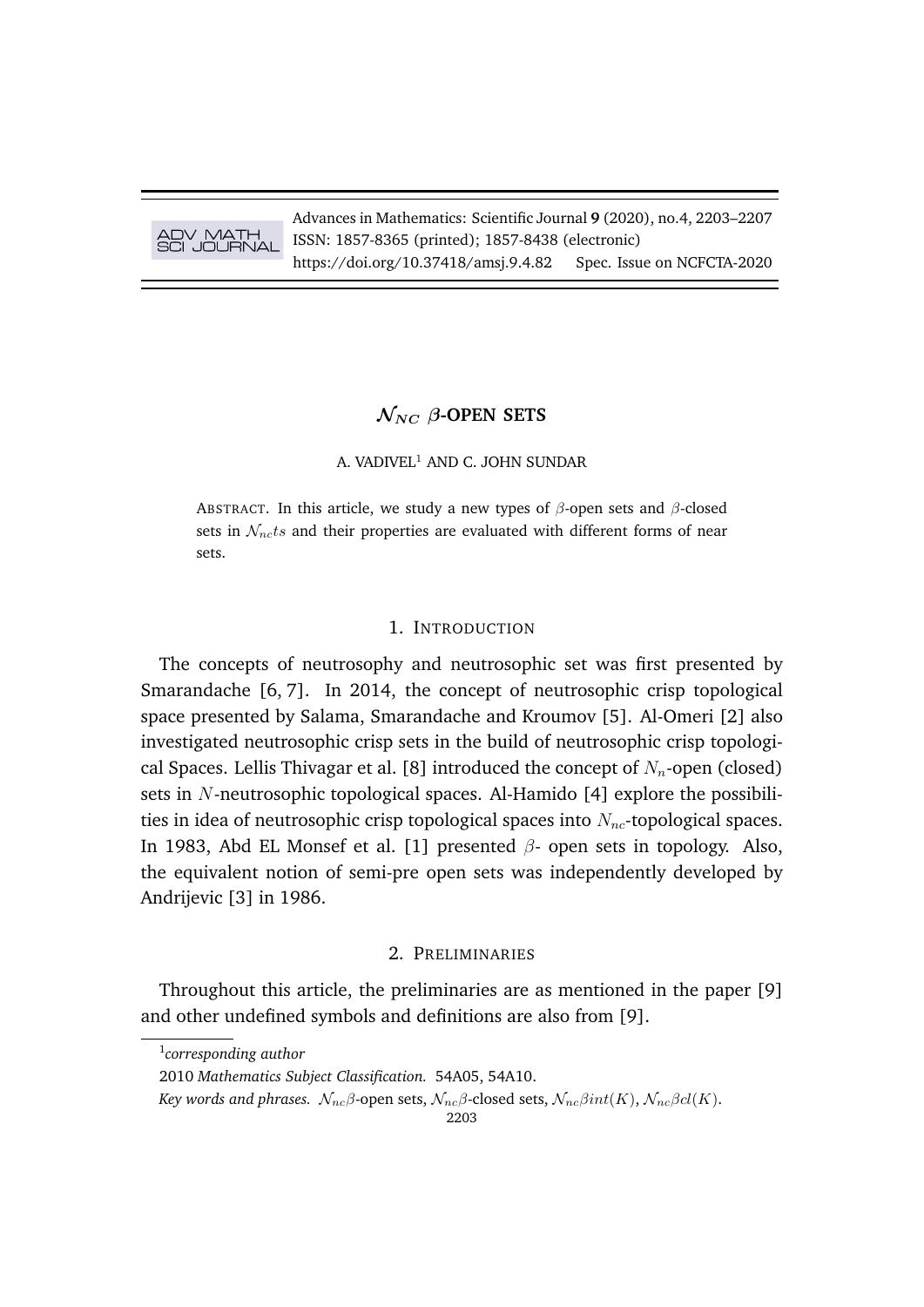2204 A. VADIVEL AND C. JOHN SUNDAR

3.  $\beta$ -OPEN SETS IN  $\mathcal{N}_{nc}$ ts

Throughout the sections 3 & 4, let  $(Y, \mathcal{N}_{nc} \Gamma)$  be any  $\mathcal{N}_{nc}$ ts. Let K and M be an  $\mathcal{N}_{nc}s$ 's in  $(Y, \mathcal{N}_{nc}\Gamma)$ .

**Definition 3.1.** *A set* K *is said to be a*  $\mathcal{N}_{nc}$ *-β*-open (briefly,  $\mathcal{N}_{nc}$ *βo*) set if K  $\subseteq$  $\mathcal{N}_{nc}cl(\mathcal{N}_{nc}int(\mathcal{N}_{nc}cl(K)))$ . The  $\mathcal{N}_{nc}$ -*β*-closed set (briefly,  $\mathcal{N}_{nc}$ *βc*) set is the comple*ment of an*  $\mathcal{N}_{nc}\beta o$  *set in* Y. *The family of all*  $\mathcal{N}_{nc}\beta o$  *(resp.*  $\mathcal{N}_{nc}\beta c$ *) set of* Y *is denoted by*  $\mathcal{N}_{nc}\beta OS(Y)$  (resp.  $\mathcal{N}_{nc}\beta CS(Y)$ ).

**Definition 3.2.** *The*  $N_{nc}\beta$  *interior of* K *(briefly,*  $N_{nc}\beta int(K)$ *)* and  $N_{nc}\beta$  *closure of* K (briefly,  $N_{nc}\beta cl(K)$ ) are defined as

- (i)  $\mathcal{N}_{nc}\beta int(K) = \bigcup \{A : A \subseteq K \& A \text{ is a } \mathcal{N}_{nc}\beta \text{ or set in } Y\}.$
- (ii)  $\mathcal{N}_{nc}\beta cl(K) = \bigcap \{C : K \subseteq C \& C \text{ is a } \mathcal{N}_{nc}\beta c \text{ set in } Y\}.$

**Proposition 3.1.** *The*  $\mathcal{N}_{nc}\beta$ -closure and  $\mathcal{N}_{nc}\beta$ -interior operator satisfies

- (i)  $K \subset \mathcal{N}_{nc} \beta cl(K)$ .
- (ii)  $\mathcal{N}_{nc}\beta int(K) \subseteq K$ .
- (iii)  $K \subseteq M \Rightarrow \mathcal{N}_{nc} \beta cl(K) \subseteq \mathcal{N}_{nc} \beta cl(M)$ .
- (iv)  $K \subseteq M \Rightarrow \mathcal{N}_{nc}\beta int(K) \subseteq \mathcal{N}_{nc}\beta int(M)$ .
- (v)  $\mathcal{N}_{nc}\beta cl(K \cup M) = \mathcal{N}_{nc}\beta cl(K) \cup \mathcal{N}_{nc}\beta cl(M)$ .
- (vi)  $\mathcal{N}_{nc}\beta int(K \cap M) = \mathcal{N}_{nc}\beta int(K) \cap \mathcal{N}_{nc}\beta int(M)$ .
- (vii)  $(\mathcal{N}_{nc}\beta cl(K))^c = \mathcal{N}_{nc}\beta int(K^c)$ *.*
- (viii)  $(\mathcal{N}_{nc}\beta int(K))^c = \mathcal{N}_{nc}\beta cl(K^c)$ *.* 
	- (ix)  $\mathcal{N}_{nc}\beta cl(K) = K$  *iff* K *is an*  $\mathcal{N}_{nc}\beta c$  *set.*
	- (x)  $\mathcal{N}_{nc}\beta int(K) = K$  *iff* K *is an*  $\mathcal{N}_{nc}\beta o$  *set.*
	- (xi)  $\mathcal{N}_{nc}\beta cl(K)$  *is the smallest*  $\mathcal{N}_{nc}\beta c$  *set containing* K.
- (xii)  $\mathcal{N}_{nc}\beta int(K)$  *is the largest*  $\mathcal{N}_{nc}\beta o$  *set containing* K.

**Proposition 3.2.** *The union (resp. intersection) of any family of*  $\mathcal{N}_{nc}\beta OS(Y)$ *(resp.*  $\mathcal{N}_{nc}\beta CS(Y)$ *)* is a  $\mathcal{N}_{nc}\beta OS(Y)$  *(resp.*  $\mathcal{N}_{nc}\beta CS(Y)$ *).* 

**Remark 3.1.** *The intersection of two*  $\mathcal{N}_{nc}\beta$ *os*'s need not be  $\mathcal{N}_{nc}\beta$ *os.* 

**Example 1.** *Let*  $Y = \{l_1, m_1, n_1, o_1\}$ ,  ${}_{nc}\Gamma_1 = \{\phi_N, X_N, L, M, N\}$ ,  ${}_{nc}\Gamma_2 = \{\phi_N, X_N\}$ . L = h{l1}, {φ}, {m1, n1, o1}i*,* M = h{m1, o1}, {φ}, {l1, n1}i*,* N = h{l1, m1, o1}, {φ},  ${n_1}\rangle$ *, then we have*  $2_{nc}\Gamma = {\phi_N, X_N, L, M, N}$ *. The sets*  $\langle {m_1, n_1}, { \phi}, {l_1, o_1} \rangle$  $\& \langle \{n_1, o_1\}, \{\phi\}, \{l_1, m_1\} \rangle$  *are*  $\mathcal{N}_{nc}$  *foos but the intersection*  $\langle \{n_1\}, \{\phi\}, \{l_1, m_1, o_1\} \rangle$ *is not*  $\mathcal{N}_{nc}\beta$ *os.*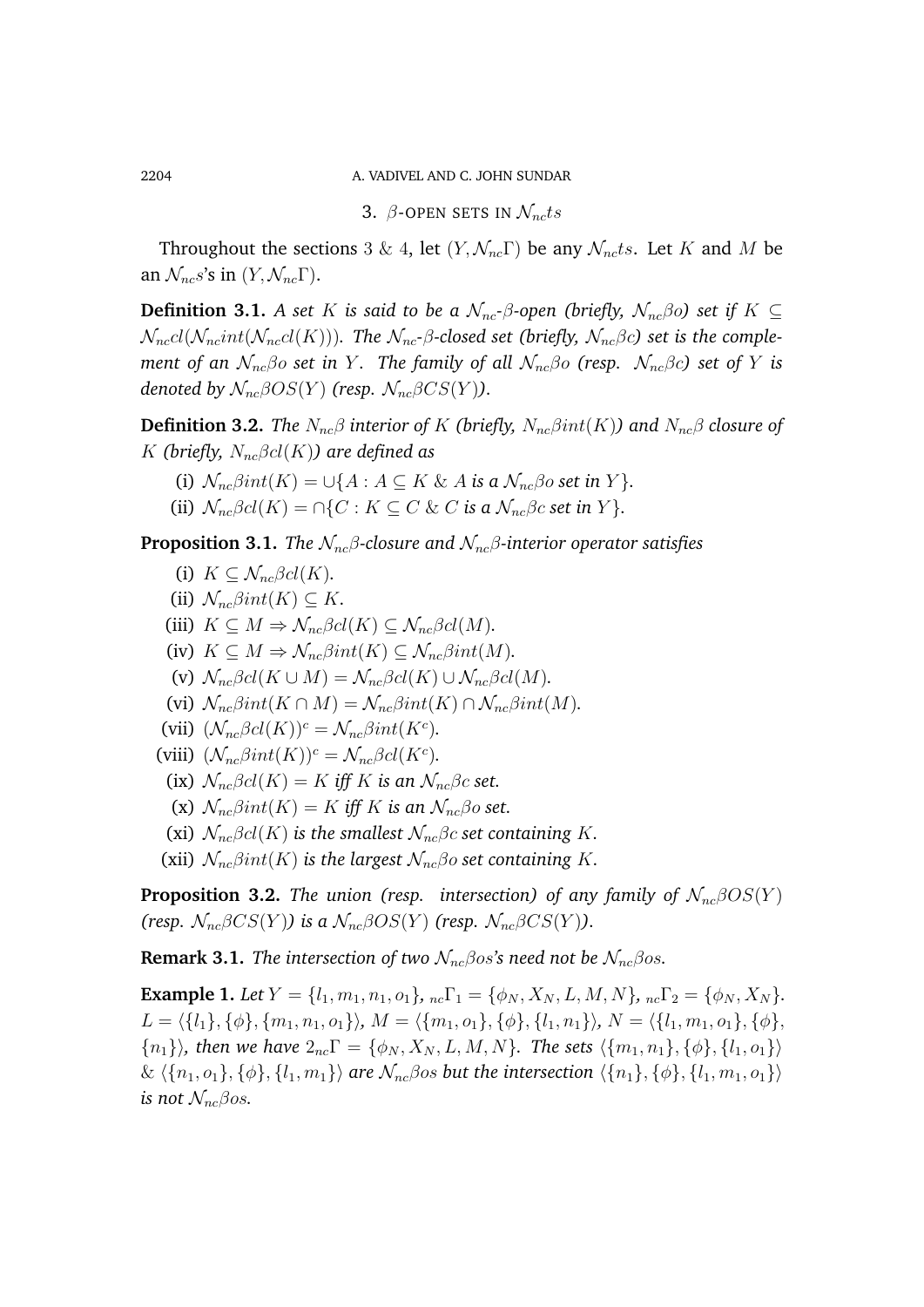## **Proposition 3.3.** *The statements are hold but the equality does not true.*

- (i) *Every*  $\mathcal{N}_{nc}$ ros (resp.  $\mathcal{N}_{nc}$ rcs) is a  $\mathcal{N}_{nc}$  $\beta$ os (resp.  $\mathcal{N}_{nc}$  $\beta$ cs).
- (ii) *Every*  $\mathcal{N}_{nc}$ os (resp.  $\mathcal{N}_{nc}$ cs) is a  $\mathcal{N}_{nc}$  $\beta$ os (resp.  $\mathcal{N}_{nc}$  $\beta$ cs).
- (iii) *Every*  $\mathcal{N}_{nc}\alpha$ os (resp.  $\mathcal{N}_{nc}\alpha$ cs) is a  $\mathcal{N}_{nc}\beta$ os (resp.  $\mathcal{N}_{nc}\beta$ cs).
- (iv) *Every*  $\mathcal{N}_{nc}\mathcal{S}_{OS}$  (resp.  $\mathcal{N}_{nc}\mathcal{S}_{CS}$ ) is a  $\mathcal{N}_{nc}\beta_{OS}$  (resp.  $\mathcal{N}_{nc}\beta_{CS}$ ).
- (v) *Every*  $\mathcal{N}_{nc}$ Pos (resp.  $\mathcal{N}_{nc}$ Pcs) is a  $\mathcal{N}_{nc}$  $\beta$ os (resp.  $\mathcal{N}_{nc}$  $\beta$ cs).
- (vi) *Every*  $\mathcal{N}_{nc}\gamma$ os (resp.  $\mathcal{N}_{nc}\gamma$ cs) is a  $\mathcal{N}_{nc}\beta$ os (resp.  $\mathcal{N}_{nc}\beta$ cs).

*Proof.* (i) K is a  $\mathcal{N}_{nc}$ ros, then  $K = \mathcal{N}_{nc}int(\mathcal{N}_{nc}cl(\mathcal{N}_{nc}lnt(\mathcal{N}_{nc}cl(K))).$ K is a  $\mathcal{N}_{nc}\beta$ os.

(ii) K is a  $\mathcal{N}_{nc}$ os, then  $K = \mathcal{N}_{nc} int(K)$  and so  $K \subset \mathcal{N}_{nc} cl(K)$ . Then  $K \subset$  $\mathcal{N}_{nccl}(\mathcal{N}_{nc}int(K)) \subseteq \mathcal{N}_{nccl}(\mathcal{N}_{nc}int(\mathcal{N}_{nc}cl(K))).$  K is a  $\mathcal{N}_{nc}\beta$ os.

(iii) Since  $\mathcal{N}_{nc}int(K) \subseteq K$ ,  $\mathcal{N}_{nc}cl(\mathcal{N}_{nc}int(K)) \subseteq \mathcal{N}_{nc}cl(K)$ . Then  $\mathcal{N}_{nc}int(\mathcal{N}_{nc}cl(K))$  $(\mathcal{N}_n\text{c}int(K))) \subseteq \mathcal{N}_n\text{c}int(\mathcal{N}_n\text{c}cl(\mathcal{N}_n\text{c}int(\mathcal{N}_n\text{c}cl(K))).$  K is a  $\mathcal{N}_n\beta$ os.

(iv) Suppose that K is a  $\mathcal{N}_{nc}$ Sos, then  $K \subseteq \mathcal{N}_{nccl}(\mathcal{N}_{nc}int(K)) \subseteq \mathcal{N}_{nccl}(\mathcal{N}_{nc}int(K))$  $(\mathcal{N}_{nc}cl(K))$ ). K is a  $\mathcal{N}_{nc}\beta$ os.

(v) Suppose that K is a  $\mathcal{N}_{nc}$ Pos, then  $K \subseteq \mathcal{N}_{nc}$ int $(\mathcal{N}_{nc}$ cl $(K)) \subseteq \mathcal{N}_{nc}$ cl $(\mathcal{N}_{nc}$ int  $(\mathcal{N}_{nc}cl(K))$ ). K is a  $\mathcal{N}_{nc}\beta$ os.

(vi) Suppose that K is a  $\mathcal{N}_{nc}$  os then by Proposition 3.2, (iv) & (v),  $K \subseteq$  $\mathcal{N}_{nccl}(\mathcal{N}_{nc}int(\mathcal{N}_{nc}cl(K)))$ . K is a  $\mathcal{N}_{nc}\beta$ os.

It is also true for their respective closed sets.

**Example 2.** *In Example 1, the set*  $\{\{m_1, n_1\}, \{\phi\}, \{l_1, o_1\}\}\)$  *is a*  $\mathcal{N}_{nc}$ *βos but not a*  $\mathcal{N}_{nc}$ ros,  $\mathcal{N}_{nc}$ os,  $\mathcal{N}_{nc} \alpha$ os,  $\mathcal{N}_{nc} \beta$ os,  $\mathcal{N}_{nc} \beta$ os,  $\mathcal{N}_{nc} \gamma$ os.

**Remark 3.2.** *The diagram shows*  $\mathcal{N}_{nc}\beta$ os's in  $\mathcal{N}_{nc}$ ts.



FIGURE 1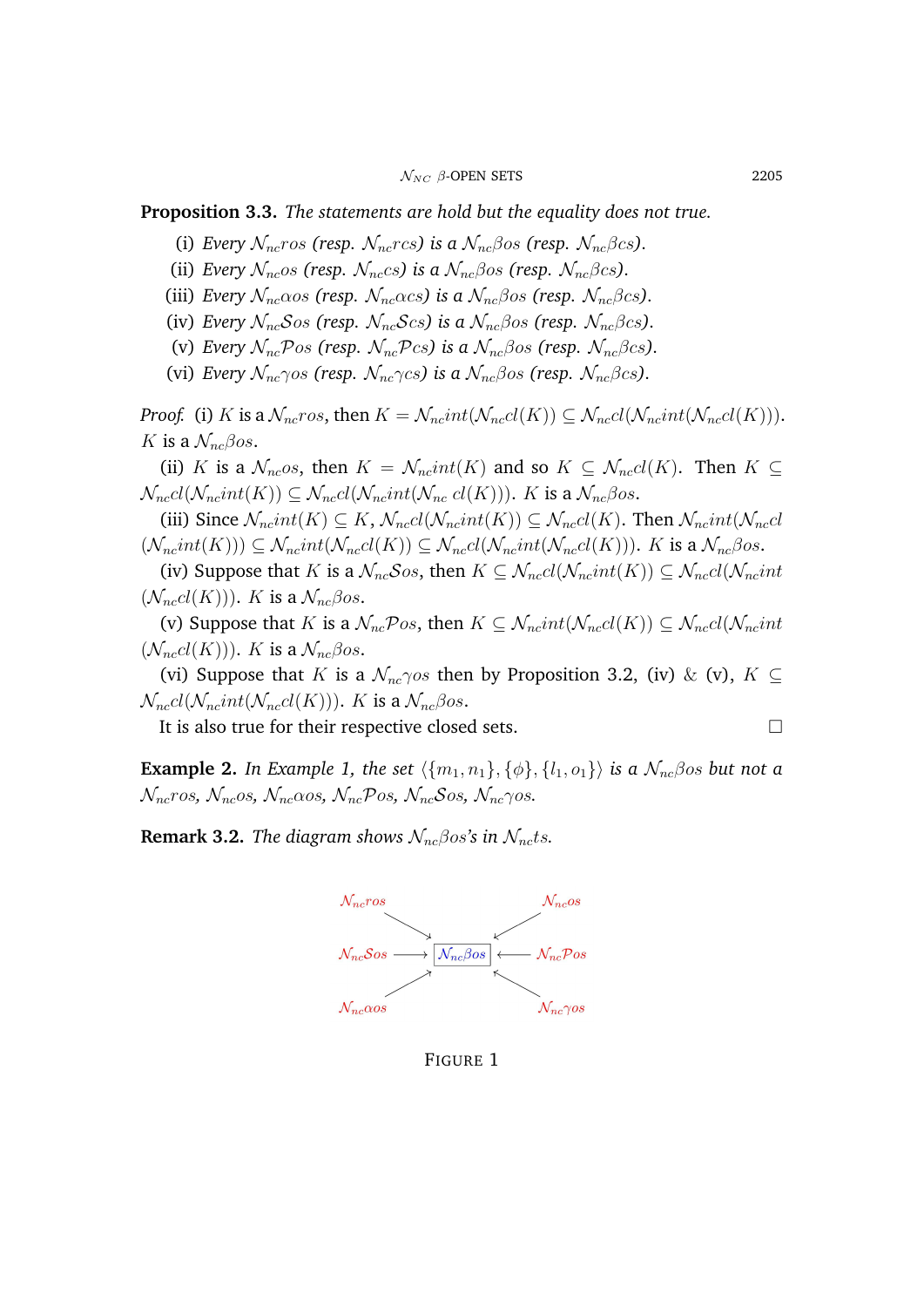2206 A. VADIVEL AND C. JOHN SUNDAR

4. PROPERTIES OF  $\mathcal{N}_{nc}\beta os$ 

**Proposition 4.1.** *If* K *is a*  $\mathcal{N}_{nc}$ *os and* M *is a*  $\mathcal{N}_{nc}$ *βos, then*  $K \cap M$  *is a*  $\mathcal{N}_{nc}$ *βos.* 

*Proof.*  $K \cap M \subseteq K \cap \mathcal{N}_{nccl}(\mathcal{N}_{nc}int(\mathcal{N}_{nc}c l(K))) \subseteq \mathcal{N}_{nccl}(K \cap \mathcal{N}_{nc}int(\mathcal{N}_{nc}c l(K)))$  $\subset \mathcal{N}_{nc}cl(\mathcal{N}_{nc}int(\mathcal{N}_{nc}cl(K \cap M)))$ . Therefore,  $K \cap M$  is a  $\mathcal{N}_{nc}\beta$ os.

**Proposition 4.2.** M *is a*  $\mathcal{N}_{nc}$  *subset of* Y *and* K *is a*  $\mathcal{N}_{nc}$ Pos *on* Y *such that*  $K \subseteq M \subseteq \mathcal{N}_{nc}cl(\mathcal{N}_{nc}int(K))$ . Then M is a  $\mathcal{N}_{nc}\beta$ os.

*Proof.* Since K is a  $\mathcal{N}_{nc}$ Pos,  $K \subseteq \mathcal{N}_{nc}$ int $(\mathcal{N}_{nc}$ cl $(K)$ ). Now  $M \subseteq \mathcal{N}_{nc}$ cl $(\mathcal{N}_{nc}$ int  $(K)$ )  $\subseteq \mathcal{N}_{nc}cl(\mathcal{N}_{nc}int(\mathcal{N}_{nc}int(\mathcal{N}_{nc}cl(K)))) = \mathcal{N}_{nc}cl(\mathcal{N}_{nc}int(\mathcal{N}_{nc}cl(M))).$  Hence  $M \subset \mathcal{N}_{nccl}(\mathcal{N}_{nccl}(M))$ . Therefore, M is a  $\mathcal{N}_{nc}\beta$ os.

**Proposition 4.3.** *If each* K *is a*  $\mathcal{N}_{nc}\beta$ *os which is a*  $\mathcal{N}_{nc}\mathcal{S}$ *cs is also a*  $\mathcal{N}_{nc}\mathcal{S}$ *os.* 

*Proof.* Let K be a  $\mathcal{N}_{nc}\beta$ os and  $\mathcal{N}_{nc}\mathcal{S}$ cs. Then,  $K \subseteq \mathcal{N}_{nc}cl(\mathcal{N}_{nc}int(\mathcal{N}_{nc}cl(K)))$ and  $\mathcal{N}_{nc}int(\mathcal{N}_{nc}cl(K)) \subseteq K$ . Therefore,  $\mathcal{N}_{nc}int(\mathcal{N}_{nc}cl(K)) \subseteq \mathcal{N}_{nc}(K)$  and so,  $\mathcal{N}_{nccl}(\mathcal{N}_{nc}int(\mathcal{N}_{nccl}(K))) \subseteq \mathcal{N}_{nccl}(\mathcal{N}_{nc}int(K))$ . Hence,  $K \subseteq \mathcal{N}_{nccl}(\mathcal{N}_{nc}int(\mathcal{N}_{nc}int(K)))$  $cl(K)) \subseteq \mathcal{N}_{nc}cl(\mathcal{N}_{nc}int(K))$ . Therefore, K is a  $\mathcal{N}_{nc}Sos$ .

**Proposition 4.4.** *If* K *is a*  $\mathcal{N}_{nc}\beta$ *cs and*  $\mathcal{N}_{nc}\delta$ *os, then it is a*  $\mathcal{N}_{nc}\delta$ *cs.* 

*Proof.* Since K is a  $\mathcal{N}_{nc}\beta cs$  and  $\mathcal{N}_{nc}\mathcal{S}os$ . Then,  $Y \backslash K$  is  $\mathcal{N}_{nc}\beta os$  and  $\mathcal{N}_{nc}\mathcal{S}cs$  and so by Proposition 4.3,  $Y \backslash K$  is a  $\mathcal{N}_{nc}$  Sos. Therefore, K is a  $\mathcal{N}_{nc}$  Scs.

**Proposition 4.5.** *If* K *is a*  $\mathcal{N}_{nc}\beta cs$  *iff*  $\mathcal{N}_{nc}cl(Y \setminus \mathcal{N}_{nc}cl(\mathcal{N}_{nc}int(K))) \setminus (Y \setminus \mathcal{N}_{nc}cl(\mathcal{N}_{nc}int(K)))$  $(K)) \supset \mathcal{N}_{nc}cl(K)\backslash K$ .

*Proof.*  $\mathcal{N}_{nc}cl(Y \setminus \mathcal{N}_{nc}cl(\mathcal{N}_{nc}int(K)))\setminus (Y \setminus \mathcal{N}_{nc}cl(K)) \supset \mathcal{N}_{nc}cl(K)\setminus K$  iff  $(Y \setminus \mathcal{N}_{nc}int(K))$  $(\mathcal{N}_{nc}d(\mathcal{N}_{nc}int(K))))\setminus (Y\setminus \mathcal{N}_{nc}d(K)) \supset \mathcal{N}_{nc}d(K)\setminus K$  iff  $(Y\setminus \mathcal{N}_{nc}int(\mathcal{N}_{nc}int(K)))$  $(K))$ ))∩ $\mathcal{N}_{nc}cl(K) \supset \mathcal{N}_{nc}cl(K)\backslash K$  iff  $(Y \cap \mathcal{N}_{nc}cl(K)\backslash(\mathcal{N}_{nc}int(\mathcal{N}_{nc}cl(\mathcal{N}_{nc}int(K)))\cap K$  $\mathcal{N}_{nc}cl(K)$   $\supset \mathcal{N}_{nc}cl(K)\backslash K$  iff  $\mathcal{N}_{nc}cl(K)\backslash(\mathcal{N}_{nc}int(\mathcal{N}_{nc}int(K)))) \supset \mathcal{N}_{nc}cl(K)$  $\setminus K$  iff  $K \supset \mathcal{N}_{nc} int(\mathcal{N}_{nc} ln(t(K)))$  iff K is a  $\mathcal{N}_{nc} \beta c s$ .

**Proposition 4.6.** *If each* K *is a*  $\mathcal{N}_{nc}\beta$ *os which is a*  $\mathcal{N}_{nc}\alpha$ *cs is also a*  $\mathcal{N}_{nc}$ *cs.* 

*Proof.* Let K be a  $\mathcal{N}_{nc}\beta$ os and  $\mathcal{N}_{nc}\alpha$ cs. Then,  $K \subseteq \mathcal{N}_{nc}cl(\mathcal{N}_{nc}int(\mathcal{N}_{nc}cl(K)))$ and  $\mathcal{N}_{nc}cl(\mathcal{N}_{nc}int(\mathcal{N}_{nc}cl(K))) \subseteq K$ . Therefore,  $\mathcal{N}_{nc}cl(\mathcal{N}_{nc}int(\mathcal{N}_{nc}cl(K))) \subseteq K$  $\mathcal{N}_{nc}cl(\mathcal{N}_{nc}int(\mathcal{N}_{nc}cl(K)))$ . So,  $K = \mathcal{N}_{nc}cl(\mathcal{N}_{nc}int(\mathcal{N}_{nc}cl(K)))$ . Therefore, K is a  $\mathcal{N}_{nc}$ cs.